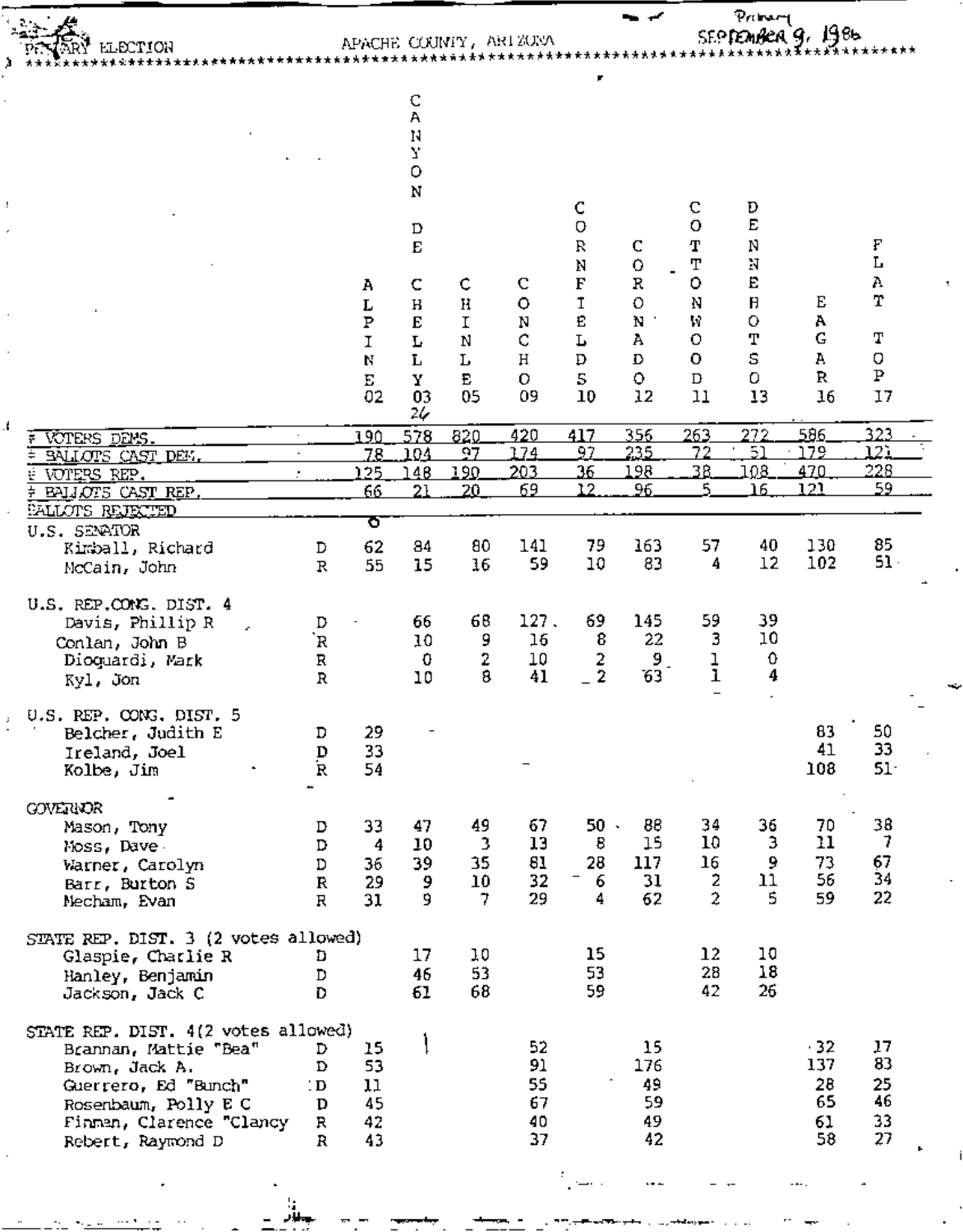| $\cdot$ .<br>€                                                                  |                                        |                                                                                                         |                                                                                                                                 | F                                                                              |                                                                                                                             |                                                  |                                                                      |                                                        |                                                             |                                                 |                                                                                     |                                       |                                             |                                              |                                       |                                                           |                                                       |     |
|---------------------------------------------------------------------------------|----------------------------------------|---------------------------------------------------------------------------------------------------------|---------------------------------------------------------------------------------------------------------------------------------|--------------------------------------------------------------------------------|-----------------------------------------------------------------------------------------------------------------------------|--------------------------------------------------|----------------------------------------------------------------------|--------------------------------------------------------|-------------------------------------------------------------|-------------------------------------------------|-------------------------------------------------------------------------------------|---------------------------------------|---------------------------------------------|----------------------------------------------|---------------------------------------|-----------------------------------------------------------|-------------------------------------------------------|-----|
| F<br>$\bar{\rm T}$<br>D<br>Е<br>$\cdot$ F<br>I<br>A<br>N.<br>¢<br>Ē<br>S.<br>20 | G<br>А<br>N<br>А<br>D<br>O<br>n.<br>22 | G<br>Α<br>$\mathbf{H}$ .<br>А<br>D<br>o<br>S.<br>23                                                     | G<br>$\mathbb R$<br>$\cdot$ E<br>E<br>R<br>25                                                                                   | H<br>0<br>U<br>$\mathbf C$<br>K<br>27                                          | Κ<br>I<br>N<br>r<br>Ι<br>C<br>Н<br>E<br>E<br>29                                                                             | К<br>Ľ<br>Α<br>G<br>E<br>Т<br>0<br>$\rm H$<br>31 | L<br>U<br>К<br>А<br>$\mathbf C$<br>$\rm H$<br>U<br>K<br>A<br>I<br>33 | 玉<br>U<br>Ρ<br>T<br>0<br>N<br>35                       | 11<br>c<br>N<br>А<br>Ŕ<br>Υ<br>37                           | M<br>А<br>N<br>Y<br>F<br>А<br>R<br>M<br>S<br>39 | ř.<br>E<br>χ<br>I<br>$\mathbf C$<br>А<br>N<br>W<br>А<br>T<br>Е<br>$\mathbf R$<br>41 | Ν<br>А<br>2<br>Г<br>1<br>И<br>I<br>43 | N<br>U<br>T<br>R<br>I<br>o<br>s<br>0.<br>45 | Ρ<br>U<br>Ε<br>$\, {\bf R}$<br>¢<br>0.<br>48 | R<br>E<br>D<br>M<br>E<br>Ś<br>А<br>51 | R<br>E<br>D<br>v<br>A<br>L<br>Г<br>$\mathbf E$<br>Y<br>52 | R<br>0<br>¢<br>$\rm K$<br>Ρ<br>Q<br>I<br>N<br>Т<br>54 | x   |
| 291<br>65<br>102<br>16                                                          | 545<br>95<br>126.<br>22                | <u> 291</u><br>76<br>65<br>15                                                                           | 52<br>34<br>53<br>20                                                                                                            | 225<br>61<br>47<br>15                                                          | 398<br>101<br>58<br>14                                                                                                      | 310<br>103<br>54<br>22                           | 435<br>96<br>44<br>4                                                 | 361<br>105<br>25<br>10                                 | 83<br>47<br>23<br>8                                         | 762<br>133<br>96<br>17                          | 52<br>-5.<br>19.<br>6                                                               | 234<br>66<br>46<br>16                 | 45<br>59<br>24                              | 56<br>150<br>42                              | 18<br>19<br>6.                        | 49<br><u>84</u><br>25                                     | 92<br><u>98.</u><br>$^{29}$                           |     |
| 49<br>86<br>16<br>22                                                            | 80<br>17                               | 54<br>$\overline{10}$                                                                                   | 25<br>17                                                                                                                        | 44<br>10                                                                       | 82<br>10                                                                                                                    | 94<br>20                                         | 81<br>3                                                              | 59<br>6                                                | $-28$<br>8                                                  | 113<br>14                                       | 4<br>6                                                                              | 50<br>14                              | 34<br>17                                    | 116<br>33                                    | 17<br>6                               | 33<br>24                                                  | 79<br>27                                              |     |
| 20<br>0<br>ı<br>8                                                               | 75<br>13<br>2<br>6                     | 47<br>9<br>3<br>ı                                                                                       | x                                                                                                                               | 38<br>0<br>$\overline{\mathbf{3}}$                                             | 73<br>8<br>2<br>4                                                                                                           | 89<br>13<br>4<br>4                               | 60<br>2<br>1<br>ı                                                    | 59<br>8<br>0<br>ı                                      | 26<br>2<br>0<br>б                                           | 92<br>8<br>3<br>3                               | 4<br>4<br>ļ<br>$\mathbf{1}$                                                         | J,<br>53<br>5<br>1<br>٠<br>₿          |                                             | 109<br>18<br>0<br>19                         | 17<br>3<br>ı<br>$\overline{2}$        | 31<br>17<br>ı<br>3                                        | 75<br>18<br>4<br>7                                    |     |
|                                                                                 |                                        |                                                                                                         | 9<br>19<br>16                                                                                                                   |                                                                                |                                                                                                                             |                                                  |                                                                      |                                                        |                                                             |                                                 |                                                                                     |                                       | 18<br>18<br>18                              |                                              |                                       |                                                           |                                                       |     |
| $\frac{47}{12}$<br>$\frac{1}{33}$<br>$\frac{13}{12}$                            |                                        |                                                                                                         |                                                                                                                                 | 11<br>$\overline{\mathbf{5}}$<br>$\begin{array}{c}\n34 \\ 5 \\ 7\n\end{array}$ | 52<br>8<br>32<br>9<br>3                                                                                                     | 40<br>14<br>42<br>$\frac{1}{10}$                 | 48<br>11<br>$\begin{array}{c} 26 \\ 2 \\ 2 \end{array}$              | 52<br>5<br>$\begin{array}{c} 24 \\ 6 \\ 3 \end{array}$ | $\frac{16}{5}$<br>$\frac{16}{3}$<br>5                       | 60<br>و<br>57<br>3                              | $\begin{array}{c} 3 \\ 0 \\ 2 \\ 3 \\ \end{array}$                                  | 22<br>$\frac{30}{30}$<br>6<br>6       | 11<br>5<br>26<br>$\frac{10}{12}$            | '50<br>15<br>78<br>21<br>12                  | $\frac{1}{1}$<br>16<br>$\frac{3}{2}$  | 14<br>$\frac{3}{17}$<br>$\frac{17}{12}$<br>$10$           | 34<br>23<br>29<br>12<br>17                            |     |
| 16<br>52<br>70                                                                  |                                        |                                                                                                         |                                                                                                                                 | 5<br>36<br>39                                                                  | $\frac{5}{58}$<br>58                                                                                                        | $\overline{7}$<br>67<br>78                       | $\frac{5}{26}$<br>59                                                 | 17<br>$\bf 46$<br>60                                   |                                                             | $17 \,$<br>56<br>67                             | $\frac{2}{3}$                                                                       | 33<br>5<br>23                         |                                             |                                              | 2<br>11<br>10                         | 7<br>14<br>29                                             | 9<br>55<br>59                                         |     |
|                                                                                 |                                        |                                                                                                         |                                                                                                                                 | $\bar{\phantom{a}}$                                                            |                                                                                                                             |                                                  |                                                                      |                                                        | $\begin{array}{c} 2 \\ 30 \\ 9 \\ 15 \\ 4 \\ 4 \end{array}$ |                                                 |                                                                                     |                                       | $\frac{8}{22}$<br>14<br>24<br>16<br>12      | 27<br>99<br>36<br>36<br>20<br>19             |                                       |                                                           |                                                       |     |
|                                                                                 |                                        | ÷.<br>49<br>11<br>2<br>$\frac{33}{4}$<br>$\begin{array}{c}\n19 \\ 8 \\ 5\n\end{array}$<br>8<br>37<br>3B | .<br>T∳AKI ELECTION<br>$\begin{array}{c} 38 \\ 7 \end{array}$<br>$\begin{array}{c} 38 \\ 18 \\ 3 \end{array}$<br>15<br>40<br>59 | $34$ 5<br>$26$ 8<br>3<br>5<br>35<br>54                                         | $\begin{array}{c} 13 \\ 3 \\ 17 \\ 15 \\ 5 \\ \end{array}$<br>$\begin{array}{c} 5 \\ 24 \\ 13 \\ 16 \\ 9 \\ 10 \end{array}$ | $12^{\degree}$                                   |                                                                      |                                                        |                                                             | APACHE COUNTY, ARIZONA                          |                                                                                     |                                       |                                             | 95                                           | 413<br>, s                            | 66                                                        | SEPTEMBER 2, 1980<br>245                              | 418 |

 $\mathcal{C}_{\mathcal{C}}$ 

Ŧ

 $\sigma\sigma$  $212.57 + 12$  $\overline{\phantom{a}}$  $\cdots$  $\overline{a}$  , and  $\overline{a}$  , and  $\overline{a}$ **Service** S  $\overline{\phantom{a}}$ 

 $\phi_{\rm c}$  is

 $-$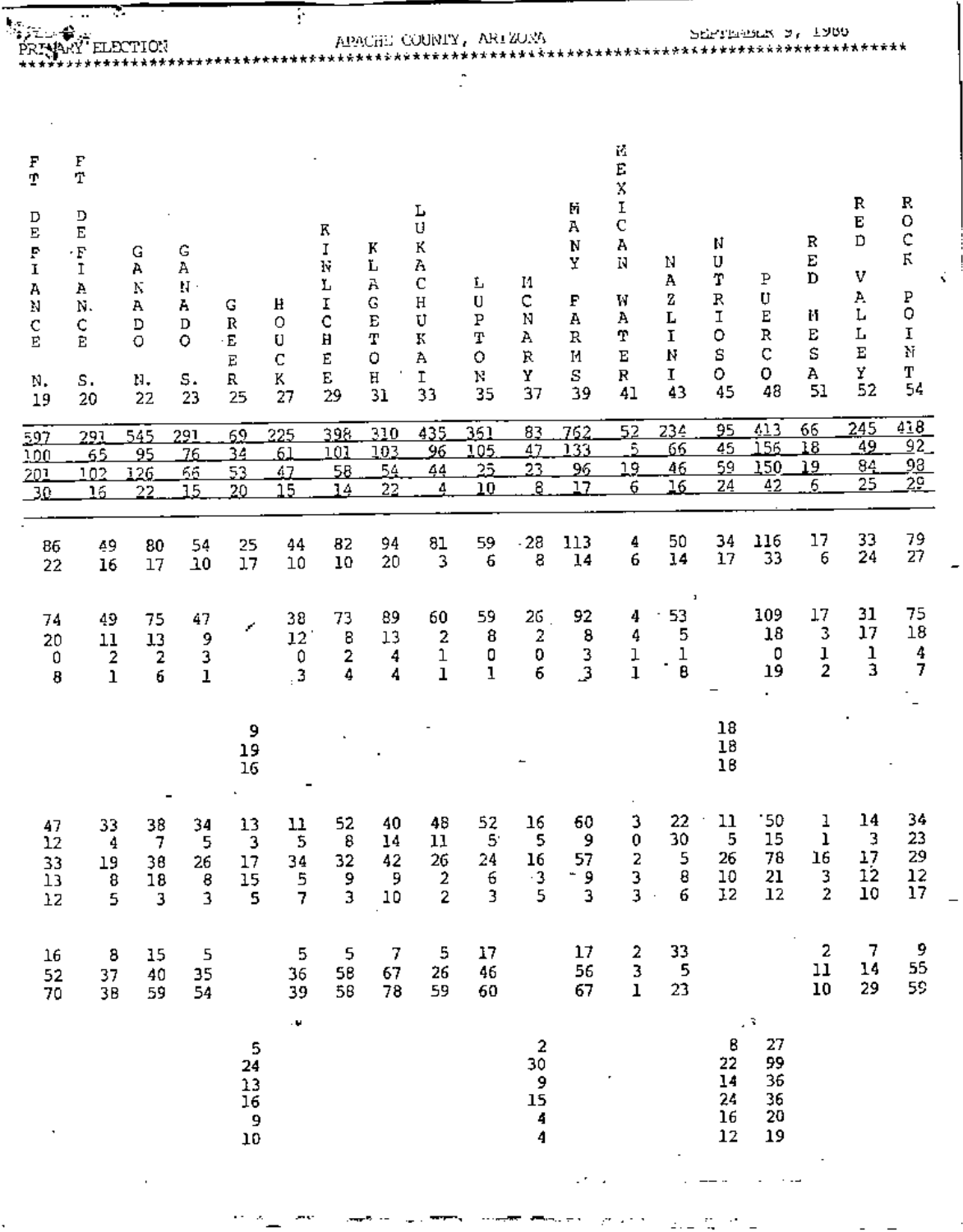|                                                         |                                                                      | <b>A MARIA DEALLON</b>                                              |                                              |                                                       |                                           |                                                                                       |                                                                                |                                                                          |                                                               |                                                            |                                                    |                                                           |                                                 |                                                      |                                               |  |
|---------------------------------------------------------|----------------------------------------------------------------------|---------------------------------------------------------------------|----------------------------------------------|-------------------------------------------------------|-------------------------------------------|---------------------------------------------------------------------------------------|--------------------------------------------------------------------------------|--------------------------------------------------------------------------|---------------------------------------------------------------|------------------------------------------------------------|----------------------------------------------------|-----------------------------------------------------------|-------------------------------------------------|------------------------------------------------------|-----------------------------------------------|--|
| R<br>O<br>υ<br>${\bf G}$<br>н<br>R<br>o<br>¢<br>K<br>56 | $_{\rm R}$<br>$\circ$<br>U<br>Ν<br>D<br>R<br>$\circ$<br>C<br>K<br>58 | R<br>$\mathbf 0$<br>U<br>N<br>D<br>v<br>А<br>L<br>L<br>E<br>Y<br>59 | 5<br>T.<br>J<br>0<br>$\bf H$<br>N<br>s<br>61 | s<br>Υ.<br>М<br>I<br>¢<br>Н<br>А<br>E<br>L<br>S<br>65 | s<br>Α<br>И<br>М<br>I<br>Ъ<br>٠L<br>67    | S<br>$\cdot$ P<br>$\mathbb R$<br>Ĭ<br>Ņ<br>G<br>E<br>R<br>٧<br>I<br>г<br>Г<br>E<br>70 | s<br>T<br>$\overline{\text{E}}$<br>A<br>М<br>$\, {\bf B}$<br>O<br>A<br>Т<br>74 | S<br>W<br>$\mathbf E$<br>Ē<br>T<br>V<br>А<br>Т<br>E<br>$\mathbf R$<br>76 | Τ<br>А<br>C<br>Β<br>E<br>E<br>78                              | Т<br>E<br>E<br>C<br>N<br>O<br>S<br>P<br>$\circ$<br>S<br>80 | v<br>$\cdot$ E<br>$\mathbb R$<br>N<br>0<br>N<br>82 | W<br>H<br>Е<br>A<br>Т<br>F<br>I<br>E<br>L<br>D<br>S<br>84 | W<br>I<br>D<br>E<br>Ŕ<br>U<br>I<br>N<br>s<br>86 | W<br>I<br>N<br>D<br>0<br>W<br>R<br>o<br>c<br>К<br>88 | t,<br>TOTALS                                  |  |
| $\overline{211}$<br>34<br>30<br>4                       | 342<br>96<br>32<br>9.                                                | 424<br>162<br>330.<br>108                                           | 1128<br>555<br>571<br>207                    | 691<br>129<br>146<br>22                               | 298<br>52<br>62<br>12<br>$\cdots$         | 878<br>298<br>380<br>105                                                              | 361<br>107<br>40<br>9                                                          | 416<br>40<br>57<br>6                                                     | 108<br>27<br>13<br>$\mathbf{0}$                               | 204<br>27<br>51<br>11                                      | 82<br>46<br>96<br>37                               | 267<br>42<br>45<br>8                                      | וור<br>88<br>48<br>17                           | 471<br>101<br>170<br>38                              | 16,307<br><u>4,451</u><br>5,185<br>1,419<br>2 |  |
| 16<br>0                                                 | 65<br>8                                                              | 127<br>94                                                           | 410<br>181                                   | 106<br>20                                             | 38<br>$-10$                               | 200<br>90                                                                             | 94<br>7                                                                        | 38<br>6                                                                  | 23<br>0                                                       | 18<br>10                                                   | 32<br>27                                           | 34<br>7                                                   | 82<br>17                                        | 91<br>33                                             | 3,423<br>1,197                                |  |
| 13<br>0<br>$\pmb{0}$<br>0                               | 63<br>5<br>2<br>$\overline{2}$                                       | 104<br>26<br>7<br>72                                                | 356<br>32<br>27<br>142                       | 99<br>15<br>3<br>4                                    | 32<br>5<br>Q<br>6                         |                                                                                       | 93<br>6<br>ı<br>$\mathbf{1}$                                                   | 32<br>3<br>2<br>1                                                        | 23<br>$\bf{0}$<br>0<br>0                                      | 16<br>6<br>ı<br>2                                          | 25<br>9<br>4<br>23                                 | 29<br>4<br>о<br>$\overline{c}$                            | 76<br>10<br>$\frac{1}{5}$                       | 84<br>19<br>3<br>14                                  | 2589<br>389<br>100<br>481                     |  |
|                                                         |                                                                      | ۰                                                                   |                                              |                                                       | $\overline{\phantom{a}}$                  | 123<br>88<br>87                                                                       | $\overline{\phantom{a}}$<br>$\mathcal{H}_\bullet$                              |                                                                          |                                                               |                                                            |                                                    |                                                           |                                                 |                                                      | 312<br>232<br>334                             |  |
| 10<br>$\begin{bmatrix} 0 \\ 7 \\ 0 \\ 0 \end{bmatrix}$  | 63<br>5<br>$\begin{array}{c} 12 \\ 6 \\ 2 \end{array}$               | 67.<br>12<br>73<br>48<br>50                                         | $+197$<br>27<br><b>28B</b><br>85<br>$111$    | 64<br>11<br>42<br>14<br>8                             | 28<br>4<br>$\mathbf{r}$<br>: 14<br>6<br>4 | 132<br>10<br>$\begin{array}{c} 135 \\ 52 \end{array}$<br>46                           | 53<br>16<br>36<br>4<br>4                                                       | 13<br>$\mathbf 1$<br>$\begin{array}{c}\n24 \\ 3 \\ 3\n\end{array}$       | 17<br>$\begin{array}{c} 2 \\ 6 \\ 0 \end{array}$<br>$\cdot$ 0 | $\frac{12}{3}$<br>$\frac{7}{4}$<br>5                       | 15<br>4<br>19<br>13<br>23                          | 19<br>$\frac{3}{14}$<br>$\frac{3}{4}$                     | 34<br>8<br>41<br>8<br>$\overline{7}$            | 43<br>10<br>41<br>18<br>15                           | 1858<br>365<br>1797<br>658<br>635             |  |
| $\begin{array}{c}2\\4\\14\end{array}$                   | 7<br>23<br>59                                                        |                                                                     |                                              |                                                       | 5<br>25<br>29                             |                                                                                       | 6<br>52<br>76                                                                  | 5<br>$\frac{20}{26}$                                                     | 3<br>$11\,$<br>16                                             | б<br>14<br>9                                               | $\ddot{\phantom{0}}$                               | 6<br>$\frac{17}{26}$                                      | 7<br>46<br>53                                   | 12<br>69<br>69                                       | 299<br>1083<br>1430                           |  |
|                                                         |                                                                      | 21<br>90<br>51<br>90<br>51<br>51                                    | 58<br>357<br>198<br>138<br>$118\,$<br>108    |                                                       | $\epsilon_{\rm{c}}$ .                     | 57<br>138<br>133<br>130<br>63<br>53                                                   |                                                                                |                                                                          |                                                               |                                                            | 11<br>23<br>17<br>22<br>19<br>${\bf 21}$           |                                                           |                                                 |                                                      | 320<br>1323<br>639<br>753<br>525<br>485       |  |
|                                                         |                                                                      |                                                                     |                                              |                                                       |                                           |                                                                                       |                                                                                |                                                                          |                                                               |                                                            | $\sim$ $\sim$                                      |                                                           |                                                 |                                                      | . .ea - n                                     |  |

нg .

ms k  $\mathbf{v}$ 

السواريا المست

 $\mathcal{R}^{p,q_1,q_2}$  is

وأحرف

 $\mathcal{F}^{\text{max}}$ 

 $\sim 0.5$ 

44. P

 $\leftarrow$  .

 $\overline{\phantom{a}}$ 

 $\mathbf{r}$ ł.

l

۱,

¢,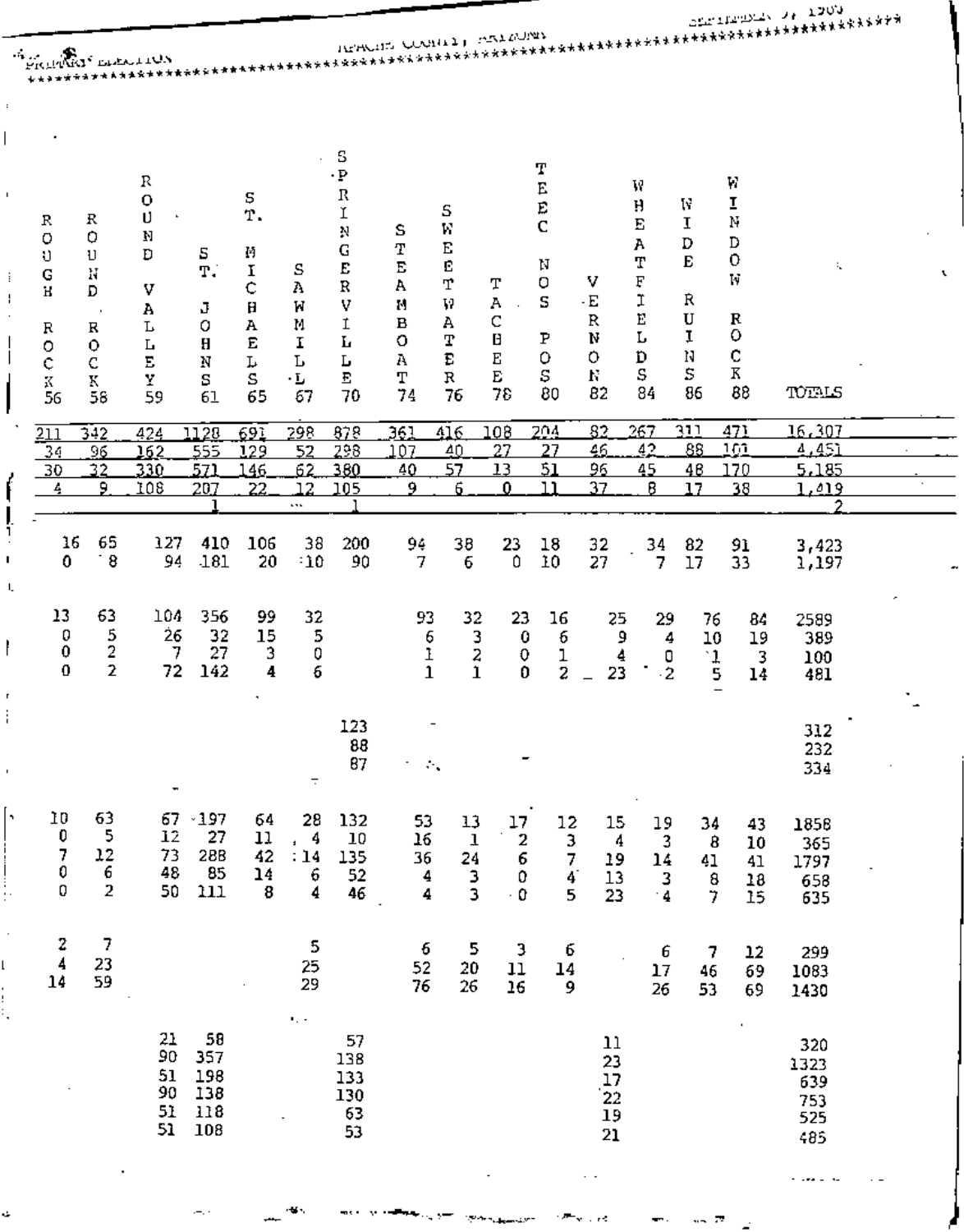| á.                                                                               |                       |                              |                 |                         |                |               |               |                                |               | فافاختص واب المقابلة فاقتلاه |               |
|----------------------------------------------------------------------------------|-----------------------|------------------------------|-----------------|-------------------------|----------------|---------------|---------------|--------------------------------|---------------|------------------------------|---------------|
| PRIMERY ELECTION                                                                 |                       |                              |                 | NEWLITE COURTY, EXTREME |                |               |               |                                |               |                              |               |
|                                                                                  |                       |                              |                 |                         |                |               |               |                                |               |                              |               |
| STATE SERVIOR DIST. 3<br>Henderson, James, Jr.<br>House, Lloyd L<br>Shirley, Tom | D<br>D<br>D           |                              | 55<br>16<br>.23 | $40 -$<br>19<br>34      |                | 74<br>7<br>12 |               | 30<br>7<br>26                  | 31<br>4<br>14 |                              |               |
| STATE SENATOR DIST. 4<br>Hardt, A V "Bill"                                       | D                     | 54                           |                 |                         | 134            |               | 131           |                                |               | 136                          | 89            |
| SECRETARY OF STATE<br>Mofford, Rose                                              | D                     | 38                           | 78              | 78                      | 104            | 76            | 120           | 56                             | 40            | 78                           | 55            |
| ATTORNEY GENERAL<br>Corbin, Bob                                                  | R                     | 56                           | 13              | 15                      | 58             | 11            | 80            | 4                              | 14            | 106                          | 50            |
| STATE TREASURER<br>Morgan, Mike<br>Rottas, Ray                                   | D<br>$\mathbb R$      | 44<br>49                     | 81<br>13        | 78<br>16 <sup>2</sup>   | ,<br>129<br>49 | 76<br>9       | 130.<br>66    | 54<br>з                        | 40<br>13      | 110<br>80                    | 80<br>$-39$   |
| SUPERINTENDENT OF FUELIC INSTRUCTION<br>Bishop, C Diane                          | $\cdot$ D             | 40                           | 46              | 35                      | 84             | 50            | 112           | ur t<br>24                     | 24<br>21      | 92<br>46                     | 65<br>25      |
| Walsh, Patrick<br>Herzer, Ann<br>Lindeman, Anne                                  | D<br>$\mathbb R$<br>R | 22<br>7<br>34                | 41<br>6<br>4    | 43<br>2<br>4            | 61<br>5<br>34  | 36<br>2<br>2  | 61<br>6<br>37 | 35<br>0<br>0<br>$\overline{5}$ | 2<br>1<br>12  | $\overline{7}$<br>38         | 4<br>23<br>24 |
| Smith, George N<br>STATE MINE INSPECTOR                                          | R                     | 17                           | 9               | 10                      | 22             | 8             | 44            | 4                              | 14            | 57<br>93                     | 46            |
| McCutchan, James H                                                               | R                     | 50                           | 15              | 16                      | $54 -$         | 10            | 74            |                                |               |                              |               |
| CORPORATION CONNISSIONER<br>Megdal, Sharon B<br>Morgan, Dale                     | D<br>R                | Term ending 1989<br>46<br>51 | 75<br>15        | 77<br>15                | 127<br>54      | 81<br>9       | 126<br>72     | 53<br>4                        | 35<br>16      | 101<br>89                    | 80<br>44      |
| CORPORATION COMMISSIONER<br>Jennings, Renz D                                     | D                     | Term ending 1993<br>52       | 75              | 72                      | 131            | 78            | 161           | 56                             | 38            | 121                          | 85            |
| Humes, Ted                                                                       | R                     | 50                           | 12              | 16                      | 55             | 11            | 72            | 4                              | 12            | 88                           | 40            |
| JUDGE OF THE SUPERIOR COURT<br>Claborne, John L                                  | D                     | 65                           | 82              | 80<br>×                 | 149            | 80            | 174           | 58                             | 41            | 133                          | 101           |
| CLERK OF THE SUPERIOR COURT<br>Lupke, Richard D<br>Perez, Molly A                | D<br>D                | 43<br>29                     | 71<br>32        | $-70$<br>26             | 87<br>83       | 50<br>$-40$   | 113<br>107    | 43<br>21                       | 31<br>14      | 112<br>45                    | 64<br>41      |
| JUSTICE OF THE PEACE, PUERCO<br>Yellowhorse, John L                              | D                     |                              |                 |                         |                | 84            |               |                                |               |                              |               |
| JUSTICE OF THE PEACE, ROUND VALLEY<br>Phelps, Geo. "Dutch"<br>Craig, Dan<br>÷.   | D<br>R                | 60<br>55                     |                 |                         |                |               |               |                                |               | 154<br>92                    | 106<br>41     |
| CONSTABLE, ROUND VALLEY<br>Plumb, Edwin G                                        | Đ                     | 58                           |                 |                         |                |               |               |                                |               | 137                          | 90            |
| JUSTICE OF THE PEACE, ST. JOHNS<br>Mineer, Herman K<br>Leverton, William Jim     | D<br>R                |                              |                 |                         | 142<br>54      |               | 181<br>60     |                                |               |                              |               |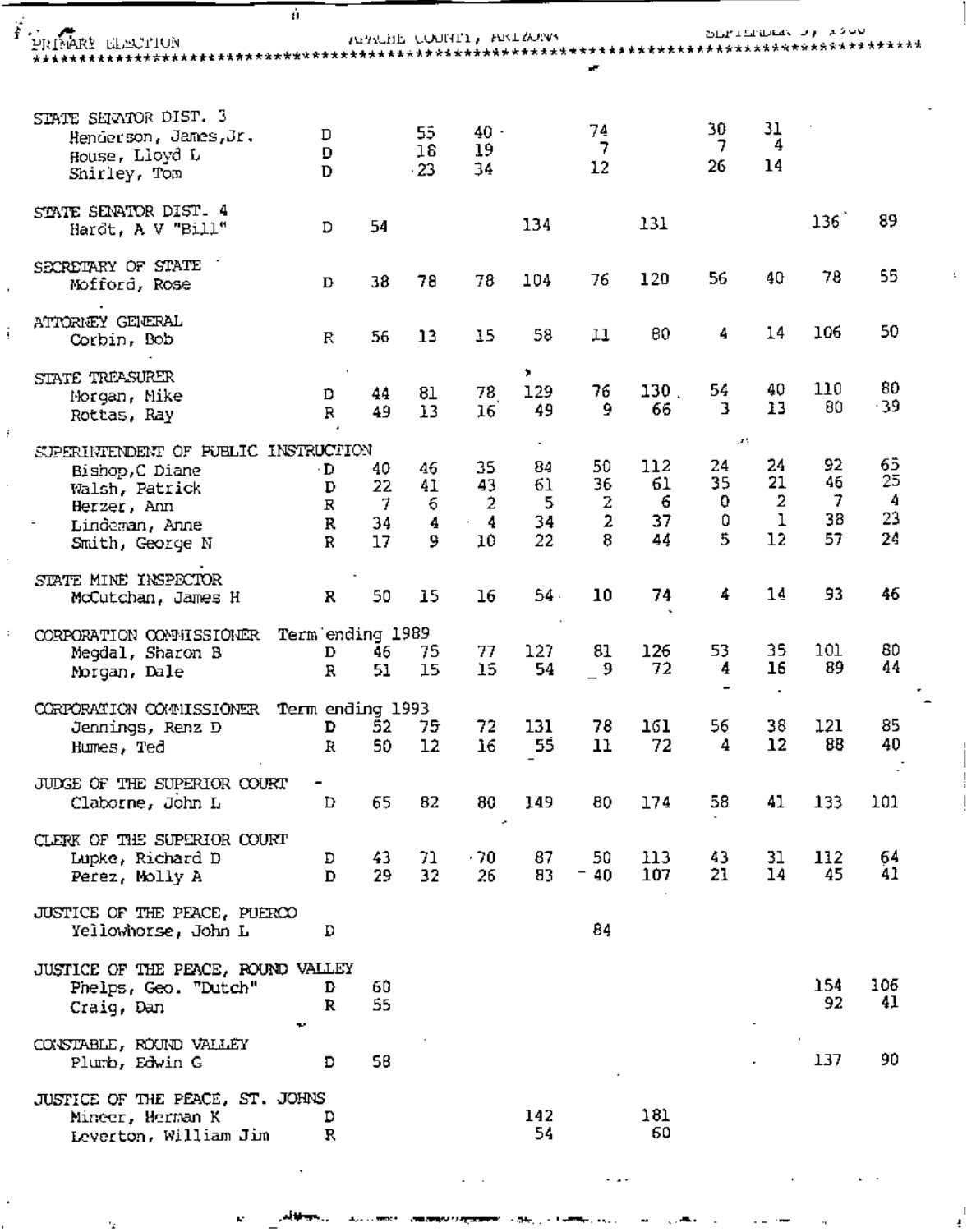| ∳-er | ×<br>PRINKY ELECTION                                               |                          |                          |                          |                                     |                         |                                    | APACHE COUNTY, ARIZONA   |                               |                                 |                           |                         |                           |                         |                            | SEPTEMBER 1, 1900          |                                           |                          |                           |  |
|------|--------------------------------------------------------------------|--------------------------|--------------------------|--------------------------|-------------------------------------|-------------------------|------------------------------------|--------------------------|-------------------------------|---------------------------------|---------------------------|-------------------------|---------------------------|-------------------------|----------------------------|----------------------------|-------------------------------------------|--------------------------|---------------------------|--|
|      | $\Sigma_{\rm{m}}$<br>44<br>$\begin{array}{c} 18 \\ 32 \end{array}$ | 30<br>9<br>23            | 59<br>15<br>17           | 45<br>8<br>21            |                                     | 35<br>5<br>19           | 73<br>$\overline{3}$<br>$\cdot$ 21 | 54<br>ġ.<br>$-36$        | 47<br>13<br>28<br>÷           | 28<br>3<br>71                   |                           | 74<br>20<br>35          | 3.<br>0<br>$\overline{c}$ | 25<br>30<br>5           |                            |                            | 11<br>1<br>5                              | 22<br>4<br>15            | 40<br>12<br>36            |  |
|      |                                                                    |                          |                          |                          | 26                                  |                         |                                    |                          |                               | ÷.                              | 28                        |                         |                           |                         | 32                         | 101                        |                                           |                          |                           |  |
|      | 78                                                                 | 51                       | 74                       | 60                       | 21                                  | 44                      | 74                                 | 85                       | 57                            | 55                              | 16                        | 100                     | 2                         | 50                      | $21 -$                     | 98                         | 15                                        | 33.                      | 76                        |  |
|      | 21                                                                 | 12                       | 19                       | 10                       | 18                                  | 11                      | 8                                  | 21                       | 13                            | 6                               | 7                         | 10                      | 4                         | 9.                      | 22                         | 34                         | 6                                         | 20                       | 27                        |  |
|      | 80<br>18                                                           | 48<br>11                 | 79<br>14                 | 56<br>$8 \cdot$          | 22<br>13                            | 42<br>9                 | 86<br>8                            | 94<br>18                 | 70<br>3                       | 55<br>5                         | 31<br>6                   | 108<br>9                | 5<br>6                    | 50<br>10                | 30<br>19<br>æ.             | 102<br>$-29$               | 16<br>5                                   | 34<br>14 <sub>1</sub>    | $-76$<br>-23              |  |
|      | 53<br>38<br>18<br>7<br>11                                          | 33<br>22<br>ı<br>5<br>10 | 38<br>43<br>1<br>10<br>7 | 39<br>:26<br>5<br>3<br>5 | 14<br>13<br>$\mathbf{I}$<br>6<br>13 | 33<br>14<br>2<br>7<br>4 | 42<br>44.<br>4<br>ı<br>5           | 40<br>55<br>ı<br>5<br>15 | 35<br>36<br>0<br>1<br>3       | 50<br>21<br>0<br>$\cdot$ 2<br>6 | 23<br>11<br>ı<br>4<br>3   | 54<br>60<br>1<br>5<br>5 | 3<br>ı<br>1<br>ĩ<br>3     | 34<br>17<br>3<br>8<br>3 | 26<br>12<br>$-2$<br>9<br>8 | 99<br>36<br>-7<br>15<br>13 | 13<br>5<br>ı<br>$\cdot$<br>$\overline{2}$ | 16<br>25<br>5<br>4<br>12 | 41<br>40<br>10<br>5<br>13 |  |
|      | 20                                                                 | lĴ                       | 15                       | 9                        | 16                                  | 10<br>7.5               | 8                                  | $\mathbf{18}$            | 2                             | 6                               | 7                         | 10                      | 4                         | 10                      | 17 <sup>°</sup>            | 33                         | 5                                         | 16                       | 22                        |  |
|      | 79<br>23                                                           | 45<br>15                 | 73<br>16                 | 51<br>11                 | 25<br>14                            | 39<br>11                | 75<br>9                            | 92<br>20                 | 58<br>3                       | 58<br>7<br>÷.                   | 27<br>8                   | 95<br>و                 | 4<br>5                    | 43<br>12                | 28<br>17                   | 96<br>35                   | 15<br>6                                   | $-32$<br>20              | 70<br>25                  |  |
|      | 85<br>$20\,$                                                       | 49<br>$\mathbf{11}$      | 75<br>17                 | 54<br>9                  | 26<br>ับ3                           | 40<br>10                | 77<br>- 9                          | 90<br>.20                | 64<br>$\overline{\mathbf{3}}$ | 55<br>$\overline{7}$            | $31\,$<br>₿               | 100<br>9                | 4<br>5                    | 47<br>9                 | 32<br>19                   | 105<br>34                  | 15<br>6                                   | $-31$<br>15              | 72<br>24                  |  |
|      | 84                                                                 | 50                       | 77`                      | 60                       | $^{\circ}29$                        | 41                      | 80                                 | 91                       | 59                            |                                 | $58 \tcdot 31 \tcdot 104$ |                         | 4                         | 51                      |                            | 36 119                     | 15                                        | 33                       | 78                        |  |
|      | 56<br>$-38$                                                        | 38<br>20                 | 42<br>43                 | 24<br>41                 | 19<br>11                            | $\frac{1}{2}$<br>28     | 58<br>34                           | 63<br>38                 | 63<br>26                      | 66<br>23                        | 16<br>17                  | 67<br>$-60$             | ı<br>4                    | 44<br>12                | 24<br>17 <sub>17</sub>     | 69<br>69                   | 8<br>9                                    | 28<br>13                 | $-49$<br>37               |  |
|      | 82                                                                 | 50                       | 82                       | 62                       |                                     | .49                     | 85                                 | 95                       | $\mathcal{I}_\mathrm{c}$      | 58                              |                           |                         |                           |                         |                            | 131                        |                                           |                          | $\sigma_{\rm c}$          |  |
|      |                                                                    | $\mathcal{E}^{\star}$    |                          | ٠                        | 24<br>$12\,$                        | $\sim$<br>a C           |                                    |                          |                               | r y N                           | $\frac{1}{3}$ 29          |                         |                           |                         | 36<br>21,                  |                            |                                           |                          |                           |  |
|      |                                                                    |                          |                          |                          | 27                                  | $\cdot$ ,               |                                    |                          |                               |                                 | 27                        |                         |                           |                         | 37                         |                            |                                           |                          |                           |  |

 $\mathcal{R}_\mathrm{c}$ 

i i m

 $\label{eq:2.1} \mathcal{L}_{\mathcal{A}}(x,y) = \mathcal{L}_{\mathcal{A}}(x,y) \sum_{i=1}^n \frac{1}{2\pi i} \sum_{j=1}^n \frac{1}{2\pi i} \sum_{j=1}^n \frac{1}{2\pi i} \sum_{j=1}^n \frac{1}{2\pi i} \sum_{j=1}^n \frac{1}{2\pi i} \sum_{j=1}^n \frac{1}{2\pi i} \sum_{j=1}^n \frac{1}{2\pi i} \sum_{j=1}^n \frac{1}{2\pi i} \sum_{j=1}^n \frac{1}{2\pi i} \sum_{j=1}$ 

المحافظ من المحافظ المحافظ المراريخ<br>المحافظ

 $\sim 10^{11}$  are solving as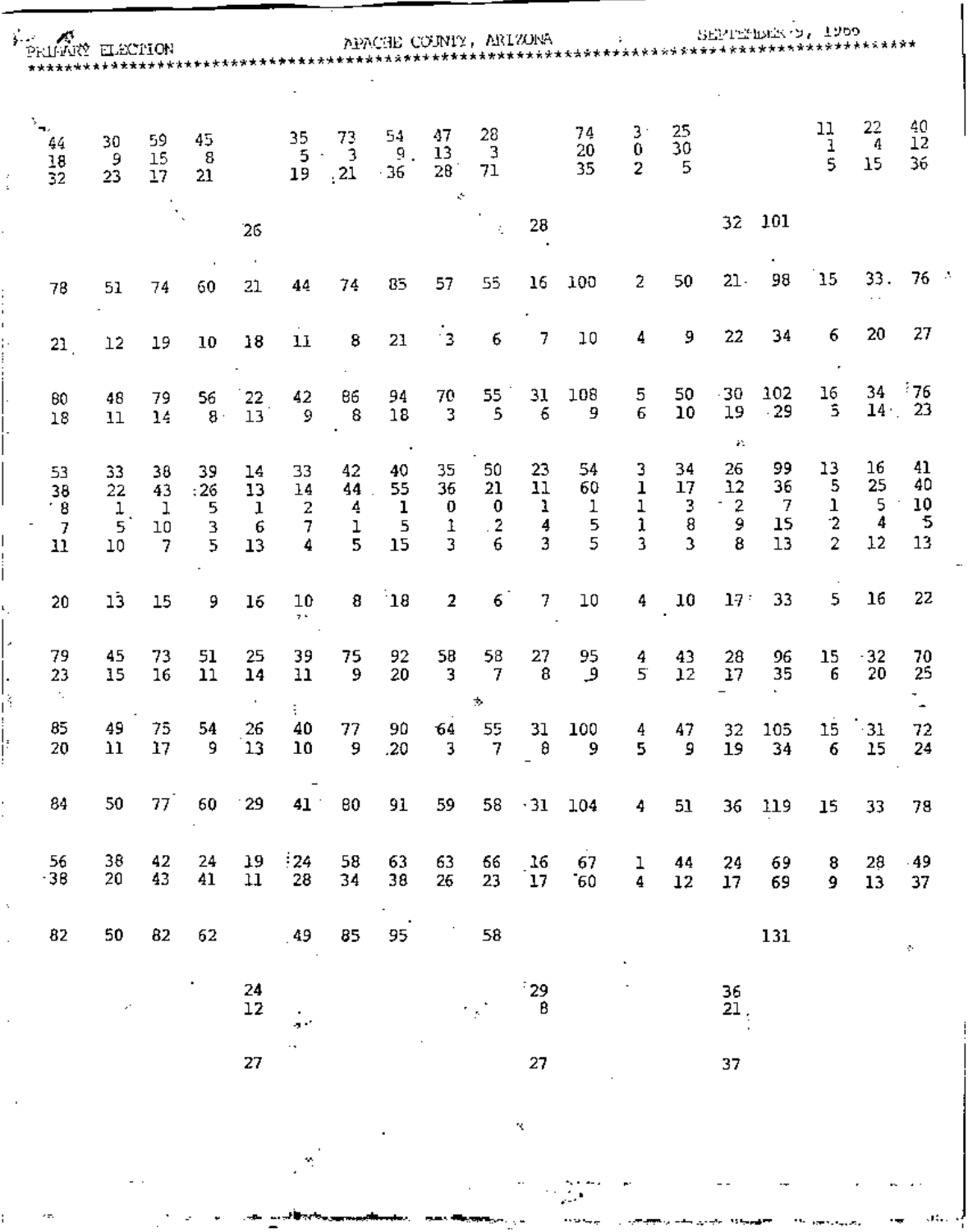|    |                           |                         |                             |                              |                                       |                               |                             |                                   |                                                |                         |                                               |                               |                                |                           |                                          | SEPPEER 9, 1986                   |      |
|----|---------------------------|-------------------------|-----------------------------|------------------------------|---------------------------------------|-------------------------------|-----------------------------|-----------------------------------|------------------------------------------------|-------------------------|-----------------------------------------------|-------------------------------|--------------------------------|---------------------------|------------------------------------------|-----------------------------------|------|
|    | Andre<br>PRIMARY ELECTION |                         |                             |                              |                                       |                               |                             |                                   |                                                |                         |                                               |                               |                                |                           |                                          |                                   |      |
|    |                           |                         |                             |                              |                                       |                               | k.                          |                                   |                                                |                         |                                               | А,                            |                                |                           |                                          |                                   | K.   |
|    | ξP,<br>14<br>0<br>ś       | 52<br>16<br>21          | 23<br>63<br>93              |                              | 56<br>16<br>49                        | 27<br>$\cdot$ 8 $\cdot$<br>12 |                             | 76.<br>9<br>22                    | .21<br>4<br>14                                 | 24<br>2<br>ı            | $\begin{array}{c}\n14 \\ 5 \\ 7\n\end{array}$ |                               | 21<br>$\boldsymbol{4}$<br>12   | 43<br>7<br>35             | 35<br>20<br>39                           | 1203<br>296<br>692                |      |
|    |                           |                         | 125                         | 358                          |                                       |                               | 202<br>÷                    |                                   |                                                |                         |                                               | 33                            |                                |                           |                                          | 1449                              |      |
|    | 11                        | 62                      | 91                          | 265                          | 105                                   | 30                            | 144                         | 92                                | 37                                             | 23                      | 16                                            | 19                            | 31                             | 80                        |                                          | $88^{+2827}$                      |      |
|    | 0                         | 5                       | 87                          | 166                          | 21                                    | 8 <sub>1</sub>                | 88                          | 8                                 | 5                                              | 0                       | 10                                            | 32                            | 6                              | 16                        | 29                                       | 1156                              |      |
|    | 12<br>$\pmb{0}$           | 72<br>6                 | 108<br>67                   | 347<br>145                   | 102<br>19                             | 36<br>9                       | 190<br>75                   | 92<br>7                           | ЗB<br>6                                        | 21<br>0                 | 21<br>10                                      | 26<br>26                      | 33<br>6                        | 83<br>14                  | 89<br>23<br>$\mathbb{Z} \neq \mathbb{Z}$ | 3179<br>978                       |      |
|    | 8<br>8<br>0<br>0<br>0     | 33<br>41<br>3<br>0<br>4 | 82<br>44<br>8<br>- 33<br>47 | 282<br>153<br>23<br>81<br>78 | 60<br>52<br>$\overline{2}$<br>11<br>8 | - 21<br>22<br>2<br>3<br>5     | 135<br>88<br>12<br>52<br>24 | 51<br>49<br>0<br>$\mathbf 1$<br>7 | 17<br>18<br>3<br>$\mathbf 1$<br>$\overline{c}$ | 11<br>12<br>0<br>0<br>0 | 13<br>10<br>$^{\circ}2$<br>з<br>6             | 21<br>12<br>3<br>$12\,$<br>16 | 18<br>15<br>ı<br>$\frac{2}{4}$ | 54.<br>29<br>5<br>ı<br>11 | 52<br>39<br>7<br>10<br>14                | 2116<br>1502<br>166<br>487<br>577 |      |
|    | 0                         | 7                       | 76                          | 148                          | 18                                    | 8                             | 84                          | $\overline{\phantom{a}}$          | 5                                              | 0                       | 8                                             | 29                            | 5                              | 12                        | 28                                       | 1052                              |      |
| t  | 11<br>0                   | 67<br>6                 | 103<br>70                   | 345<br>154                   | 106<br>18                             | 32<br>10                      | 184<br>76                   | 91<br>8                           | 35.<br>5                                       | ×.<br>24<br>0           | 20<br>$11 -$                                  | 26<br>27                      | 31<br>$\geq$ 5                 | 77<br>14                  | 85<br>$-29$<br>v                         | $-3043$<br>1068                   |      |
|    | 13<br>$\mathbf 0$         | 67<br>6                 | 120                         | 385<br>72 155                | 105<br>14                             | 34<br>$\overline{\mathbf{8}}$ | 207<br>$80$ .               | 98<br>$\mathcal{I}$               | 35<br>6                                        | 23 <sub>1</sub><br>0    | 20<br>و                                       | 31<br>28                      | 29<br>5 <sub>1</sub>           | 79<br>12                  | 85<br>24                                 | 3252<br>1034                      | - 11 |
|    | 14                        | 71                      |                             | 132 435                      | 106                                   | 36                            | 263                         | 93                                | 34                                             | 24                      | 21                                            |                               | 36 : 35                        | 84                        | 90                                       | 3537                              |      |
| ŧ, | 9<br>8                    | 43<br>40                | 90<br>63                    | 283<br>262                   | 76<br>45                              | 33<br>$\cdot$ 12              | $203 -$<br>81<br>$\gamma$   | 62<br>39                          | $\frac{21}{16}$                                | 18<br>$\cdot$           | $9^{\circ}$<br>16                             | 10<br>28                      | $\frac{25}{13}$                | 54<br>30                  | 40<br>$-55$                              | 2420<br>1694                      |      |
| ÷. |                           |                         |                             |                              | $\sim$ 114                            |                               |                             | 98                                |                                                |                         |                                               | $\blacksquare$                |                                | 83                        | 86                                       | 1159                              |      |
|    |                           |                         | 135<br>۰<br>132             |                              |                                       | ني ب                          | 246<br>80                   |                                   |                                                |                         |                                               | $\frac{35}{28}$               |                                |                           |                                          | 825<br>411                        |      |
|    |                           |                         |                             |                              |                                       |                               | 212                         |                                   |                                                |                         |                                               | 28                            |                                |                           |                                          | 748                               |      |
|    |                           |                         |                             | 434<br>149                   |                                       |                               |                             |                                   |                                                |                         |                                               |                               |                                |                           |                                          | 757<br>263                        |      |
|    |                           |                         |                             | $\overline{\phantom{a}}$     |                                       |                               |                             |                                   |                                                |                         |                                               |                               |                                |                           |                                          |                                   |      |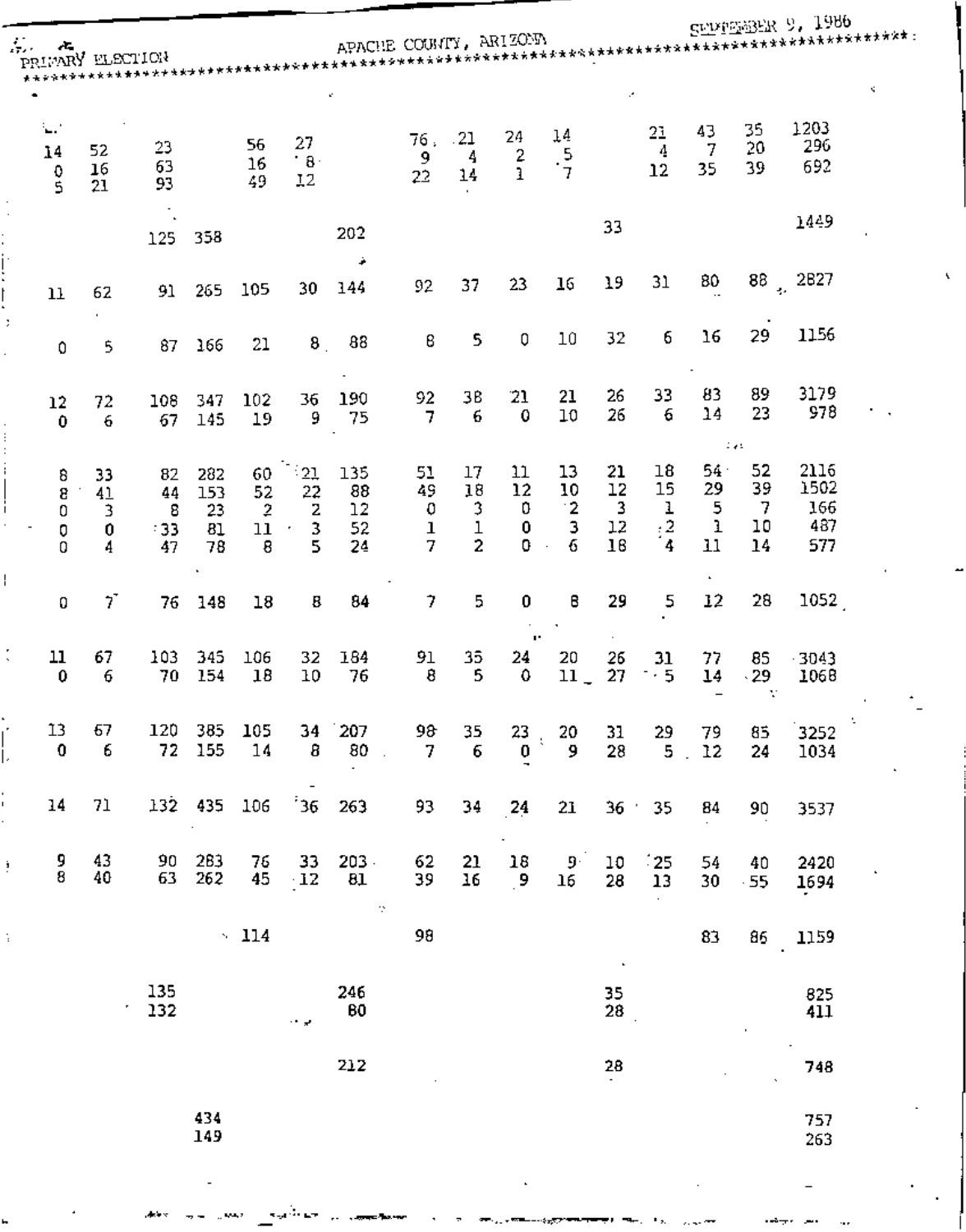Ĥ

| CONSTARLE, ST. JOHNS<br>Malanca, Ken                                                                                                                                            | R                                                   |                |    |          | 43                                |    | 68                                   |     |          |                                   |               |
|---------------------------------------------------------------------------------------------------------------------------------------------------------------------------------|-----------------------------------------------------|----------------|----|----------|-----------------------------------|----|--------------------------------------|-----|----------|-----------------------------------|---------------|
| JUSTICE OF THE PEACE, TEEC NOS POS<br>Stoner, Glenn E                                                                                                                           | ू D                                                 |                | 91 | 84       |                                   |    |                                      | 56  | 43       |                                   |               |
| CONSTABLE, TEEC NOS POS<br>Salandro, Anthony J                                                                                                                                  | i.<br>ुष                                            |                | 70 | 64       |                                   |    |                                      | 51  | 38       |                                   |               |
| PRECINCT COMMITTEENEN                                                                                                                                                           |                                                     |                |    |          |                                   |    |                                      |     |          |                                   |               |
| ALPINE (Two votes allowed)R<br>Gilham, I B "Gill"<br>White, Myra                                                                                                                | * R<br>R                                            | 44<br>56       |    |          |                                   |    |                                      |     |          |                                   |               |
| CHINLE (Seven votes allowed) D<br>Ellis, Randell W<br>Reed, Leonard N.<br>(Three votes allowed R                                                                                | † D<br>D                                            |                |    | 66<br>51 |                                   |    |                                      | τĩ. |          |                                   |               |
| CONCHO (4 Votes allowed) D<br>Lupke, Richard D<br>Lupke, Suzanne D .<br>Padgett, Mildred I<br>(3 votes allowed<br>Johnson, Edith E<br>Johnson, Roy "Dean"<br>Wilson, Lawrence A | D<br>D<br>Đ<br>R<br>R<br>ęВ<br>R                    | ×.             |    | ÷        | 99<br>89<br>121<br>49<br>53<br>50 | Ş. |                                      |     |          |                                   |               |
| CORONADO (4 votes)<br>Broadbent, Eric M<br>Brown, David A<br>Burdick, Russell H Jr<br>Crabtree Kathleen A<br>(2 votes allowed<br>Richey, Anna P<br>Farr, Robert                 | : D<br>). D<br>. D<br>$\Box$<br>D<br>R<br>'' R<br>R |                |    |          | -4                                |    | 156<br>145<br>139<br>118<br>78<br>74 |     | æ.<br>41 |                                   |               |
| EACAR (6 votes allowed<br>(5 votes allowed<br>Husted, Jack F<br>Ligon, John K<br>Gibson, Dean L<br>Slade, Jessie A<br>Butsko, Catherine P<br>Williams, Carole J                 | Ð<br>R                                              | ₹              |    |          |                                   |    |                                      |     |          | 70<br>69<br>69<br>66<br>57<br>.80 |               |
| FLAT TOP (3 votes)<br>$(3 \t{Notes})$<br>Huston, Pamela F.<br>Lucas, Vichi L<br>Bump, Judy                                                                                      | D<br>: R<br>٨R<br>, R<br>$\mathbf D$                | Write In<br>c. |    |          | ÷                                 |    |                                      |     |          |                                   | 42<br>42<br>4 |
| FT. DEF. SOUTH(3 Votes) & D<br>Perkins, Kathryn                                                                                                                                 | $\cdot$ D                                           | Write In       |    |          |                                   |    |                                      |     |          |                                   |               |
| CREER (2 Votes)<br>Tod, Jim                                                                                                                                                     | D<br>٠D                                             |                |    |          |                                   |    |                                      |     |          |                                   |               |
|                                                                                                                                                                                 |                                                     |                |    |          |                                   |    |                                      |     |          |                                   |               |

ليقين الألهر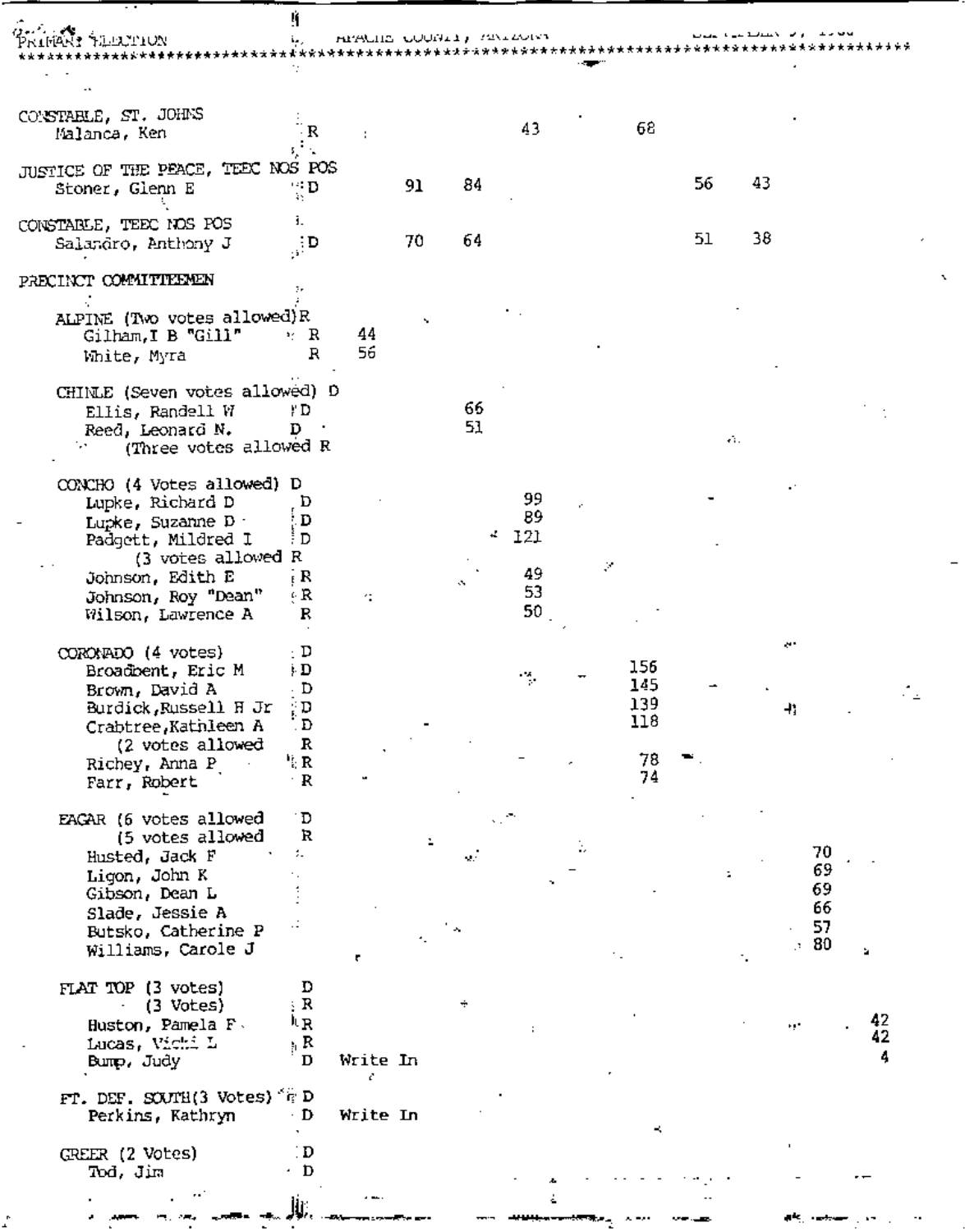| PRIMARY ELECTION |    |     |           |    |                  |    |    |    |
|------------------|----|-----|-----------|----|------------------|----|----|----|
|                  |    |     |           |    |                  |    |    |    |
| ٠                |    |     |           |    |                  |    |    |    |
|                  |    |     |           |    |                  |    |    |    |
|                  |    |     |           |    |                  |    |    |    |
|                  |    |     |           |    |                  |    |    |    |
| Å,               | 68 | 115 | 5.        | 52 |                  |    | 14 | 37 |
|                  |    |     |           |    |                  |    |    |    |
|                  | 56 |     | $-84 - 3$ | 39 | $+30$            | 70 | 11 |    |
|                  |    |     |           |    |                  |    |    |    |
|                  |    |     |           |    |                  |    |    |    |
|                  |    |     |           |    | $\frac{89}{112}$ |    |    |    |
|                  |    |     |           |    |                  |    |    |    |
|                  |    |     |           |    |                  |    |    |    |
|                  | ÷  |     |           |    |                  |    |    |    |
|                  |    |     |           |    |                  |    |    |    |
|                  |    |     |           |    |                  |    |    |    |
|                  |    |     |           |    | $\mathbf{z}$     |    |    |    |
|                  |    |     |           |    |                  |    |    |    |
|                  |    |     |           |    |                  |    |    |    |
|                  |    |     |           |    |                  |    |    |    |
|                  |    |     |           |    |                  |    |    |    |
|                  |    |     |           |    |                  |    |    |    |
|                  |    |     |           |    |                  |    |    |    |
|                  |    |     |           |    |                  |    |    |    |
|                  |    |     |           |    |                  |    |    |    |
| $\sim$           |    |     |           |    |                  |    |    |    |
|                  |    |     |           |    |                  |    |    |    |
|                  |    |     |           |    |                  |    |    |    |
|                  |    |     |           |    |                  |    |    |    |
|                  |    |     |           |    |                  |    |    |    |
|                  |    |     |           |    |                  |    |    |    |
|                  |    |     |           |    |                  |    |    |    |
|                  |    |     |           |    |                  |    |    |    |
|                  |    |     |           |    |                  |    |    |    |
|                  |    |     |           |    |                  |    |    |    |
|                  |    |     |           |    |                  |    |    |    |
|                  |    |     |           |    |                  |    |    |    |
|                  |    |     |           |    |                  |    |    |    |
|                  |    |     |           |    |                  |    |    |    |
| ч.               |    |     |           |    |                  |    |    |    |
|                  |    |     |           |    |                  |    |    |    |
|                  |    |     |           |    |                  |    |    |    |
|                  |    |     |           |    |                  |    |    |    |
| $\overline{2}$   |    |     |           |    |                  |    |    |    |

Ų

23

ż ά.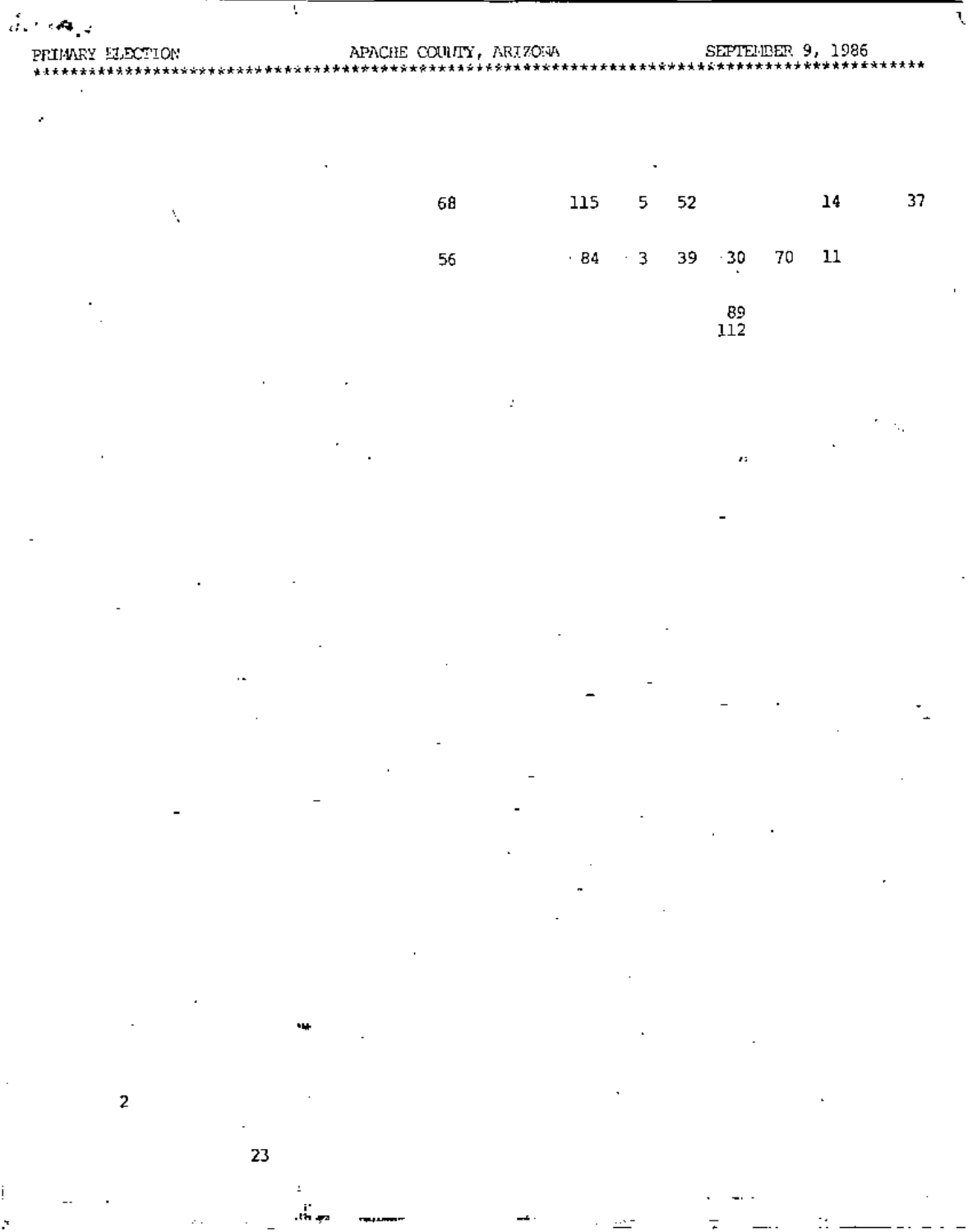| المواجه والمحرافية |    |     |                        |  |       |      |    |                   |  |
|--------------------|----|-----|------------------------|--|-------|------|----|-------------------|--|
| PRIMARY ELECTION   |    |     | APACHE COUNTY, ARIZONA |  |       |      |    | SEPTEMBER 9, 1986 |  |
|                    |    | 146 |                        |  |       |      |    | 257               |  |
|                    | 66 |     | 34                     |  | 32:25 | - 20 | 32 | 862               |  |

34

 $\mathbf{21}$ 

 $\mathbf{14}$ 

 $26\overline{6}$ 

 $13$ 

 $\pm$ 

56

 $\frac{1}{2}$ 

À.

23

 $\mathcal{L}_{\text{max}}$ 

703

k.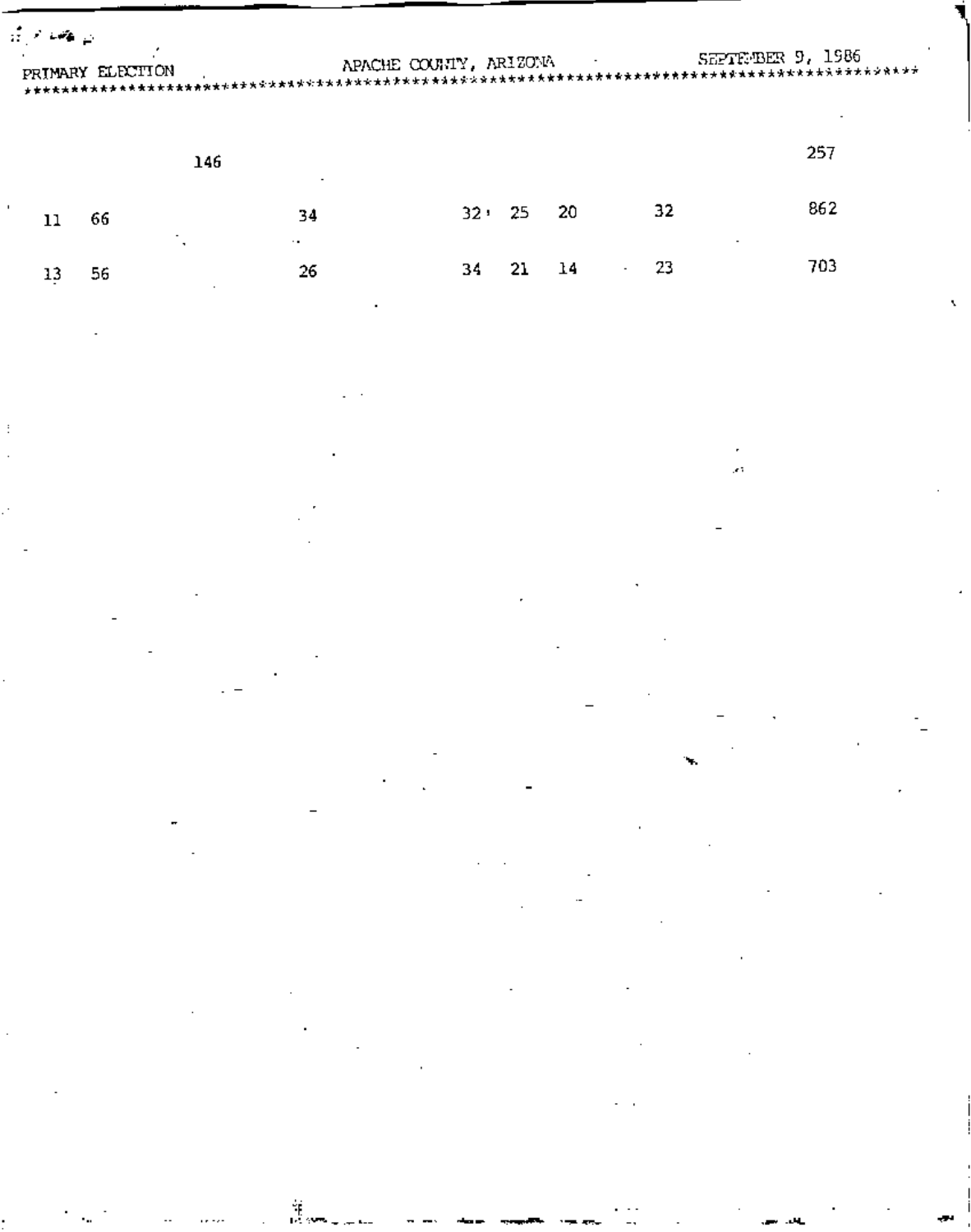ءِ<br>س

{<br>| HEALING DEFINING CONSTIT, ARINARY<br>| HEINGRY ELIZING<br>| https://www.attitle.http://www.attitle.http://www.attitle.http://www.attitle.http://www.attitle.http://www.a

þ.

| KINLICHEE 4 Votes                 |        |            |
|-----------------------------------|--------|------------|
| Martin,Paula Goodik               |        | D Write In |
| MANY FARMS (7 Votes)              | D      |            |
| Nelson, Dale L                    |        |            |
|                                   | D<br>R |            |
| (2 votes)                         |        |            |
| NJTRIOSO<br>$(2 \text{ votes})$   | D      |            |
| Acosta                            | ۰D     |            |
| Lockwood,Sally                    | R      |            |
| PUERCO<br>(4 votes)               | ۰D     |            |
| McDonald, Diane R                 | D      |            |
| McDonald, Gary A                  | Ď      |            |
| 2 Votes                           | R      |            |
| ROUND VALLEY (4 Votes)            | D      |            |
| Belone, Barbara J                 | D.     |            |
| Cookenour, Barbara E              | D      |            |
| Gibbons, Hary Ann                 | D      |            |
| Hughes, Billie F                  | D ·    |            |
| (4 votes)                         | R      |            |
| Eagar, Nary Jane                  | Ŕ      |            |
| Johnson, Diane                    | R      |            |
| Richey, Scott H                   | R      |            |
| Udall, Myrna B                    | R      |            |
| $ST$ , JORNS $(10 \text{ Votes})$ | D      |            |
| Crosby John T                     | D      |            |
| Crosby, Sharon                    | D      |            |
| Ence, Beverly                     | D      |            |
| Hansen, Jon"Kirk"                 | D      |            |
| Lee, Arlo B                       | D      |            |
| Long, Pam                         | D      |            |
| Morse, James B                    | "D     |            |
| Pena, Amado                       | D      |            |
| (6 Votes)                         | R      |            |
| Goesling, Richard M               | R      |            |
| Patterson, Ruth U                 | R      |            |
| Platt, Patricia                   | R      |            |
| Richey, Doreen O                  | R      |            |
| Neserve, Sherri W                 | D      | Write In   |
| Collings, John A                  | R      | Write In   |
| SPRINGERVILLE (B votes)           | D      |            |
| Colter, Don B                     | D      |            |
| (4 votes)                         | R      |            |
| Degraw, Dona D                    | R      |            |
| Dean, Kerry Joy                   | R      |            |
| Ashcroft, Phillip W               | R      |            |
| Gillespie, Anna                   | , R    |            |
| Robertson, Leonard                | R      |            |
| WHEATFIELDS (3 votes)             | D      |            |
| Thompson, Bev.Baker               | D      |            |
|                                   |        |            |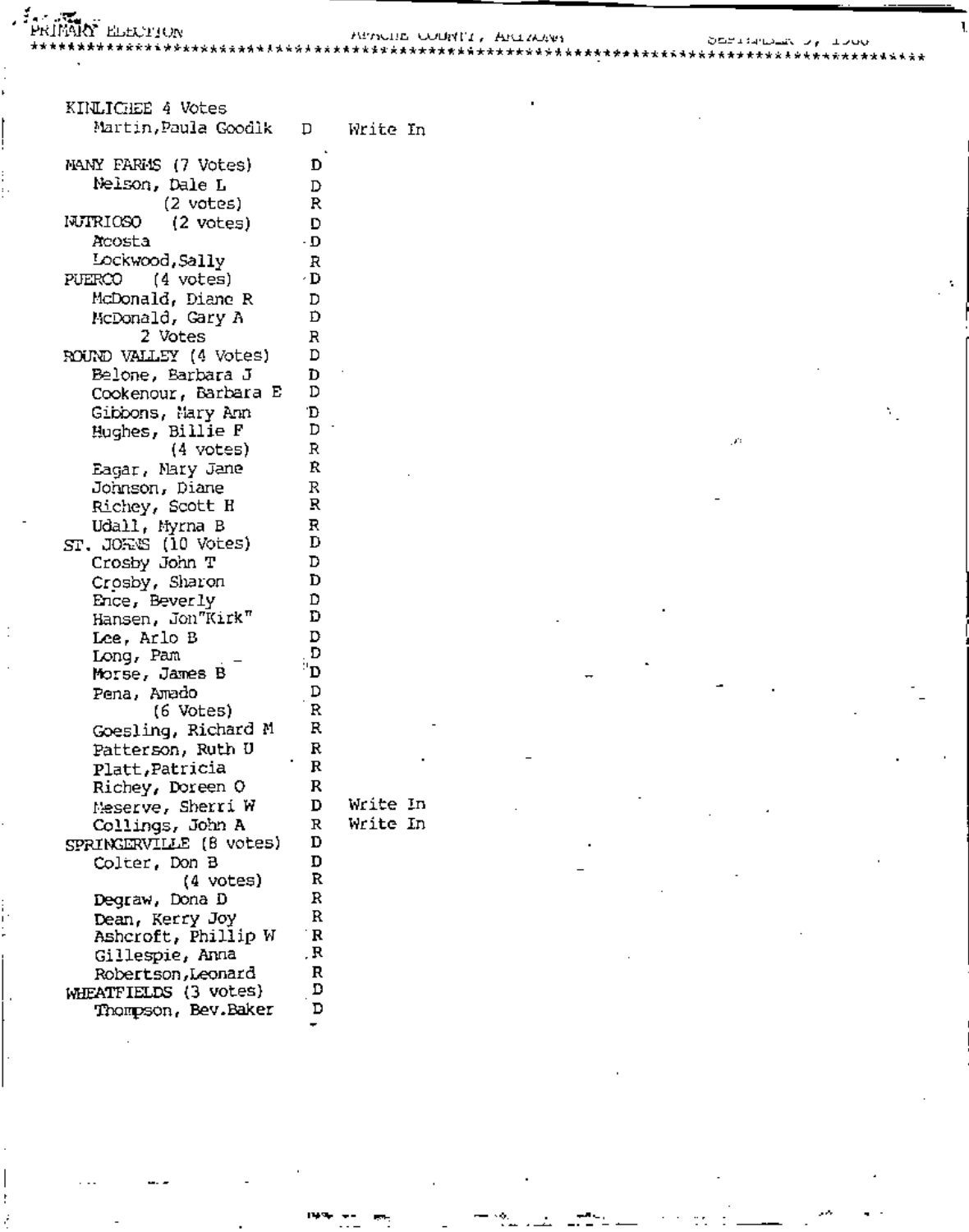| ٠                        |                                                               | $\mathbf{L}$               | ×,                            |                         |                     |  |
|--------------------------|---------------------------------------------------------------|----------------------------|-------------------------------|-------------------------|---------------------|--|
|                          |                                                               |                            |                               |                         |                     |  |
|                          |                                                               |                            |                               |                         |                     |  |
|                          |                                                               |                            |                               |                         |                     |  |
|                          |                                                               |                            | è                             |                         |                     |  |
|                          |                                                               |                            |                               |                         |                     |  |
|                          | ÷.                                                            |                            |                               |                         |                     |  |
|                          |                                                               |                            |                               |                         | ٠                   |  |
|                          |                                                               |                            |                               |                         |                     |  |
|                          |                                                               |                            |                               |                         |                     |  |
|                          |                                                               |                            |                               |                         |                     |  |
|                          |                                                               |                            |                               |                         |                     |  |
|                          |                                                               |                            |                               |                         |                     |  |
|                          |                                                               | ŀ.                         |                               |                         |                     |  |
|                          |                                                               |                            |                               |                         |                     |  |
|                          |                                                               |                            |                               |                         |                     |  |
|                          | $\begin{array}{c} 86 \\ 86 \\ 119 \\ 102 \end{array}$         |                            | ÷,                            |                         | $\mathcal{F}^{\pm}$ |  |
|                          |                                                               |                            |                               |                         |                     |  |
|                          |                                                               |                            |                               |                         |                     |  |
|                          |                                                               |                            |                               |                         |                     |  |
|                          | 81<br>78<br>78<br>98                                          |                            |                               |                         |                     |  |
|                          |                                                               |                            | $\tilde{\mathbf{A}}$          |                         |                     |  |
|                          | ä,                                                            |                            | ٠.                            |                         |                     |  |
| $\overline{\phantom{a}}$ |                                                               |                            | $\ddot{\phantom{1}}$          |                         |                     |  |
|                          |                                                               |                            |                               |                         |                     |  |
|                          |                                                               |                            |                               |                         |                     |  |
|                          |                                                               |                            |                               |                         |                     |  |
|                          |                                                               |                            |                               | F,                      |                     |  |
|                          | ÷,                                                            |                            |                               |                         |                     |  |
|                          |                                                               |                            |                               |                         |                     |  |
|                          | 290<br>285 -<br>226<br>226<br>230<br>221<br>223<br>223<br>328 |                            |                               |                         |                     |  |
| t,                       |                                                               |                            |                               |                         | $\ddot{\textbf{a}}$ |  |
|                          | $\overline{\phantom{a}}$                                      | $\epsilon$ , $\epsilon$    |                               | $\overline{\mathbf{r}}$ | v.                  |  |
|                          |                                                               |                            | -<br>$\overline{\phantom{a}}$ |                         |                     |  |
|                          | 155<br>159<br>137<br>142                                      |                            |                               |                         |                     |  |
|                          |                                                               |                            |                               |                         |                     |  |
|                          |                                                               |                            |                               |                         |                     |  |
| $\epsilon_{\rm s}$       |                                                               | $\blacksquare$             |                               | ť                       |                     |  |
|                          |                                                               |                            |                               | $\blacksquare$          |                     |  |
|                          |                                                               | $\langle 218$              |                               | $\cdot$                 |                     |  |
|                          |                                                               |                            |                               |                         |                     |  |
|                          | $\overline{\phantom{a}}$                                      | 50<br>57<br>76<br>75<br>39 |                               |                         |                     |  |
|                          | ٠                                                             |                            | $\blacksquare$                |                         |                     |  |
|                          |                                                               | ٠<br>÷                     |                               |                         |                     |  |
|                          |                                                               |                            |                               | $\mathbf r$             |                     |  |
|                          |                                                               |                            |                               | 30                      | $\blacksquare$      |  |
|                          |                                                               |                            |                               |                         |                     |  |
|                          |                                                               |                            |                               |                         |                     |  |

 $\sim 100$  km  $^{-1}$ 

 $\ddot{\gamma}$ 

「道」。<br>「道」は、本来の<br>「その方は大きな方向のあるなどをなると思います。